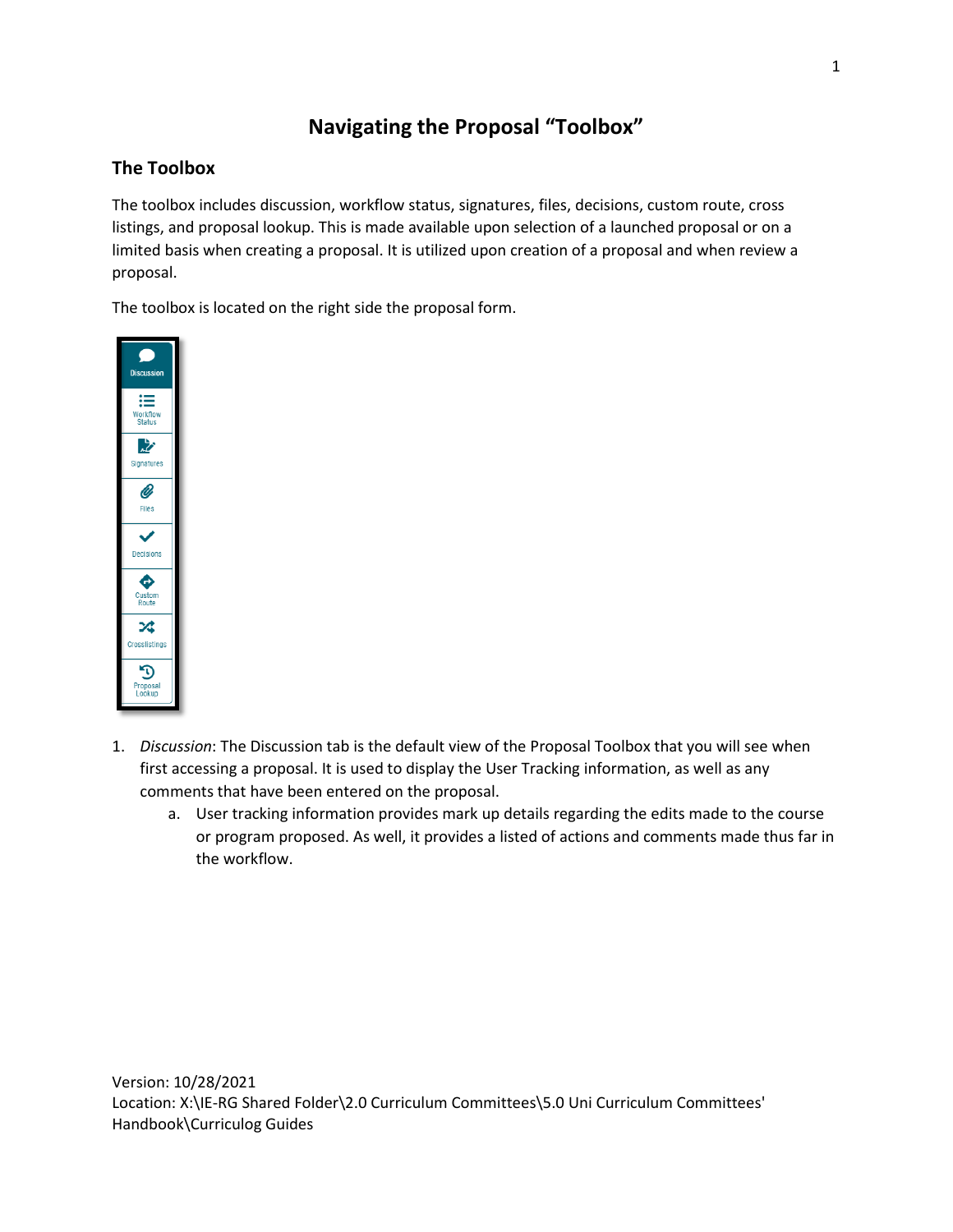| <b>User Tracking</b>                    |                         |                           |
|-----------------------------------------|-------------------------|---------------------------|
| <b>User Tracking Help</b>               |                         | <b>Discussion</b>         |
| Show current                            |                         |                           |
| Show original                           |                         | Workflow<br><b>Status</b> |
| Show current                            |                         | .≿                        |
| Show current with markup                |                         | Signatures                |
| <b>Curriculog</b><br>10/27/2021 3:17 pm | $\leftrightarrow$ Reply | Files                     |
| Jay Hoying has launched this proposal.  |                         |                           |

2. *Workflow Status*: The status tab will allow you to review the Proposal History – a log of all of the steps that have already occurred, the step it is currently on, and any steps that still need to happen. On each step you'll find the name of it at the top along with the status – for example, this screenshot indicates that the step was approved. Under Participants you will be able to see any users who were required to take action on this step; if they performed any edits on this proposal you will see an edit color assigned to them (red, in this example), and if they provided a decision you will see the decision in the circle next to their name (approve). To review step options and see permission levels, click Step Details.



3. *Signatures* – If the administrator chooses to require a signature, they will be recorded on the signature tab when a user makes a decision on a proposal.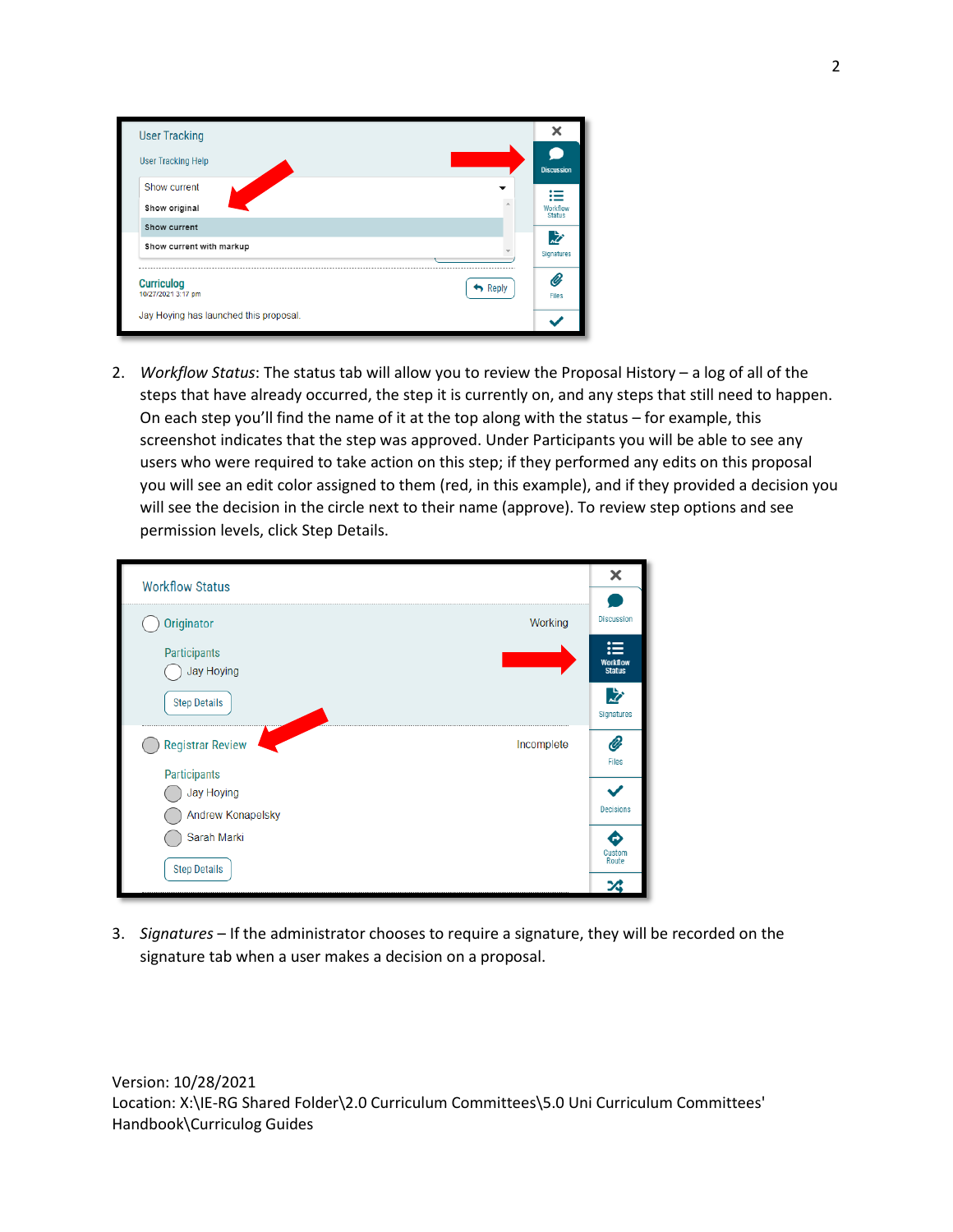| <b>Workflow Status</b>                | ×                                     |
|---------------------------------------|---------------------------------------|
| Originator<br>Working                 | <b>Discussion</b>                     |
| Participants<br><b>Jay Hoying</b>     | 這<br><b>Workflow</b><br><b>Status</b> |
| <b>Step Details</b>                   | 之<br>Signatures                       |
| <b>Registrar Review</b><br>Incomplete | Ø                                     |
| Participants                          | <b>Files</b>                          |
| <b>Jay Hoying</b>                     |                                       |
| Andrew Konapelsky                     | <b>Decisions</b>                      |
| Sarah Marki                           | e<br>Custom<br>Route                  |
| <b>Step Details</b>                   | ぷ                                     |

4. *Files* - The Files tab will allow you to attach documentation relevant to your proposals. Any user who is an active participant on a step may upload files to a proposal, and although the maximum file size limit is 20 MB for each file – there is no limit to the number of files that may be attached to the proposal. Once files have been attached, they will be visible to all users. The file markup will indicate who uploaded each file and when through an activity log.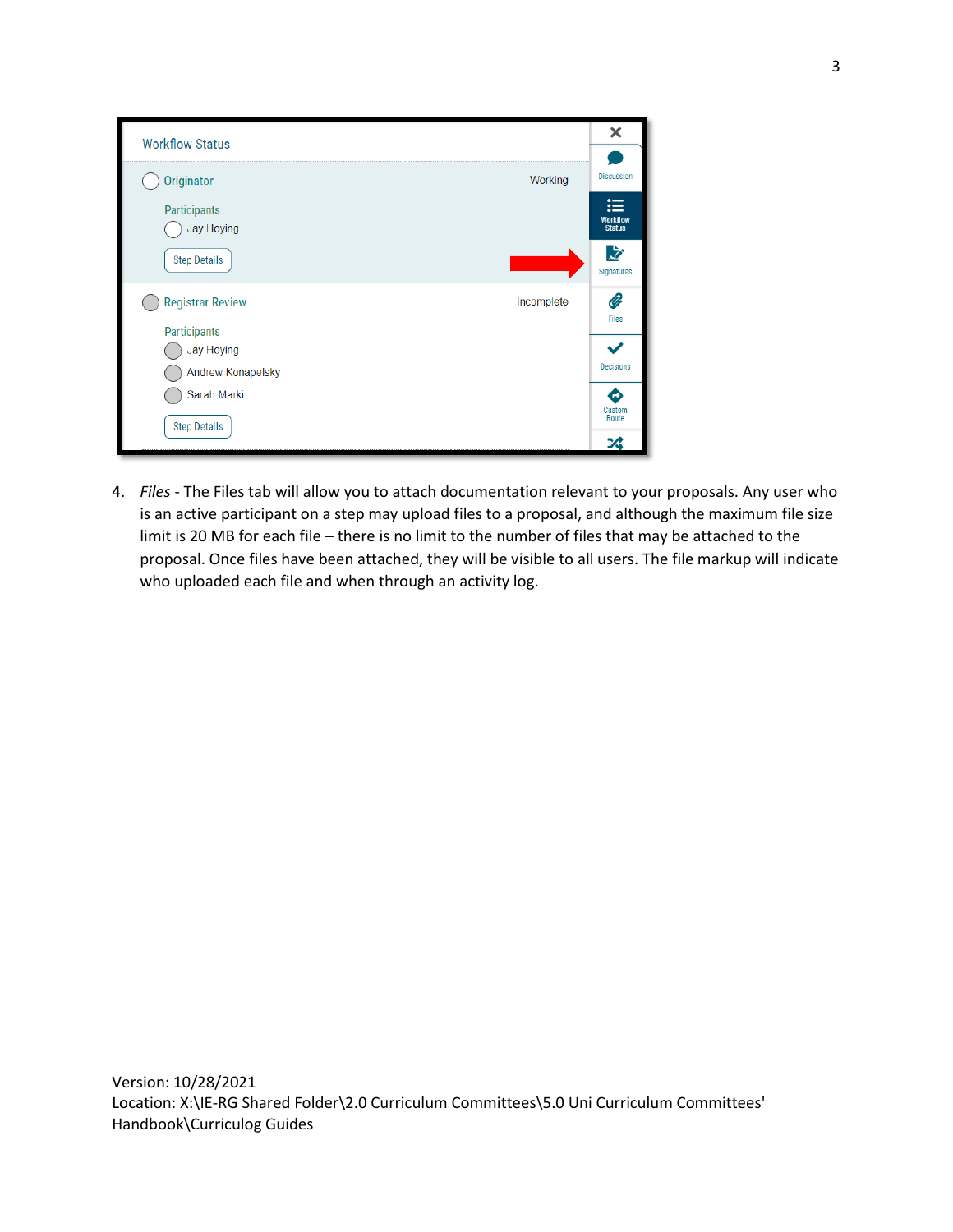| <b>Upload File</b>                                                                                                                                                                              | ×                              |
|-------------------------------------------------------------------------------------------------------------------------------------------------------------------------------------------------|--------------------------------|
| File Choose File No the chosen                                                                                                                                                                  | <b>Discussion</b>              |
| Upload                                                                                                                                                                                          | ≔<br>Workflow<br><b>Status</b> |
| $\times$<br>PC > Desktop<br>Search Desktop<br>$\Omega$<br>Ō<br>$\checkmark$                                                                                                                     | 乄<br>Signatures                |
| EE ·<br>$\bullet$<br>$\Box$<br>۸<br>Name<br>& Course Revision Proposal Guide 10.18<br>$\mathcal{R}$                                                                                             | Q)<br><b>Files</b>             |
| A New Course Proposal Guide 10.21<br>$\mathcal{R}$<br>New Course Proposal Guide 10.21<br>A New Course Pronosal - Curriculon 10.21<br>$\mathcal{R}$<br>$\downarrow$ $\vert$ $<$<br>$\rightarrow$ | Decisions                      |
| All files<br>ie:<br>$\checkmark$<br>Cancel<br>Open<br>                                                                                                                                          | ⊕<br>Custom<br>Route           |
|                                                                                                                                                                                                 | ぷ<br>Crosslistings             |
|                                                                                                                                                                                                 | دِ™<br>Proposal<br>Lookup      |

5. *Decisions* – Once you have completed your review and work on the proposal, you will need to enter a decision. To provide a decision, you would select the Decisions tab. The decisions that are available to you will vary based on the settings the administrator has selected for each step.

| <b>Your Decision</b>                                                                           |         | $\boldsymbol{\times}$          |
|------------------------------------------------------------------------------------------------|---------|--------------------------------|
| What would you like to do with this proposal?                                                  |         | <b>Discussion</b>              |
| $\circ$ Cancel<br>$\circ$ Approve<br>$\circ$ Reject<br>vour decision below.<br>Please commen   |         | ≔<br>Workflow<br><b>Status</b> |
|                                                                                                |         | 凄<br>Signatures                |
|                                                                                                |         | Ø<br>Files                     |
| <b>Make My Decision</b>                                                                        |         | <b>Decisions</b>               |
| <b>Current Step Activity</b>                                                                   |         | €<br>Custom<br>Route           |
| Originator                                                                                     | Working | メ                              |
| <b>Step Summary</b><br>This step requires 100% approval from all participants to move forward. |         | Crosslistings                  |
| <b>Participants</b><br>Jay Hoying   10/19/2021 4:52 PM                                         |         | ה<br>Proposal<br>Lookup        |
| <b>Totals</b><br>Users Approved: 0<br>Users Rejected: 0                                        |         |                                |

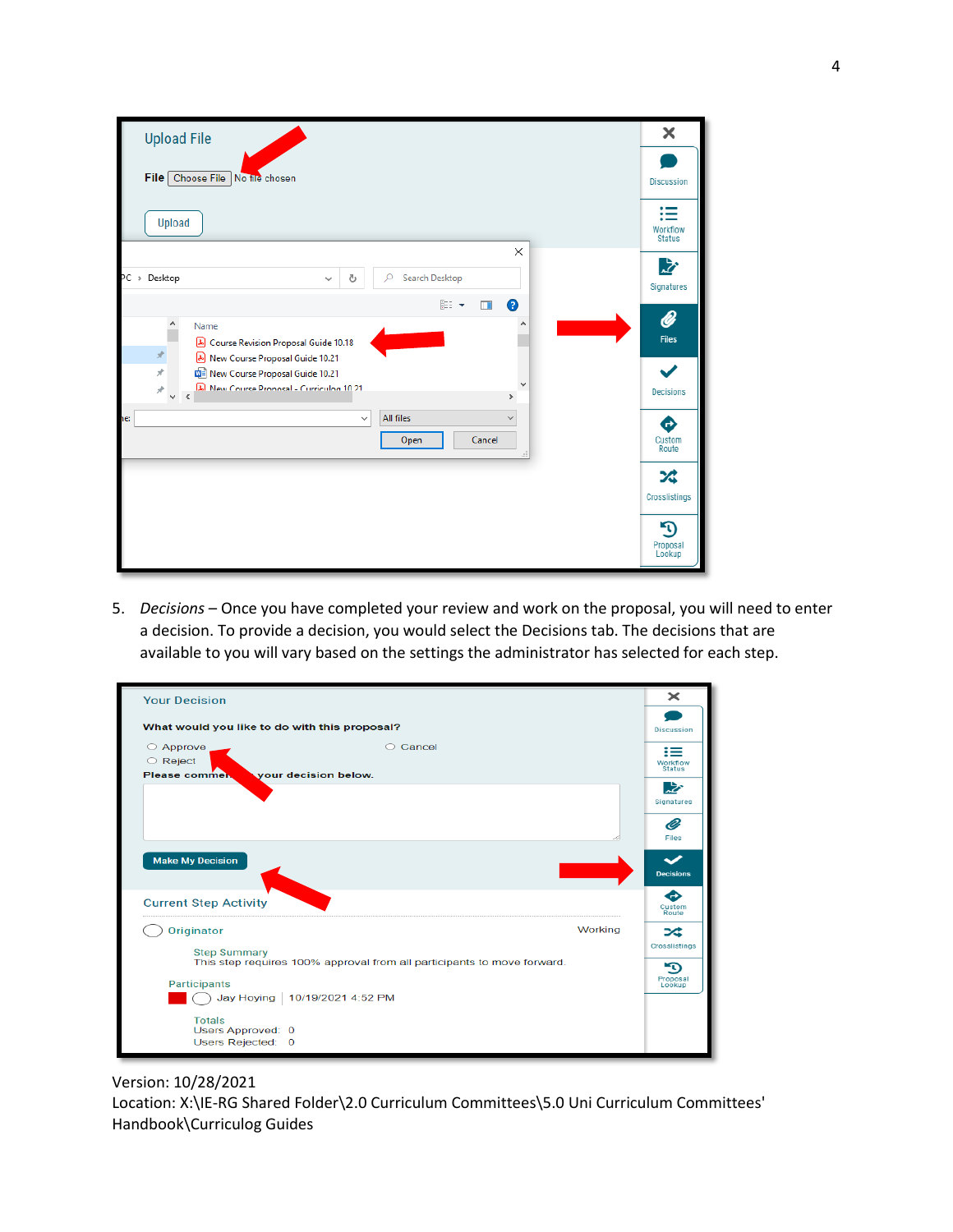- a. Approve Selecting Approve is indicating that you are approving the proposal in its current state and are signing off on it to move to the next step in its workflow. If you are the only participant on the step, the proposal will advance automatically. If you are not the only participate the proposal will not advance until the decision requirements are met by all participants. Entering a comment is optional when selecting Approve.
- b. Reject- Rejecting a proposal indicates that you are not approving of it in its current state. You will be required to enter comments in order to submit the decision to reject, and as a best practice we would strongly suggest using the comments to explain the reasoning behind submitting a rejection. Depending upon the settings an administrator chooses – a proposal may take one of two paths, reverted back to the originator or to the previous step.
- c. Hold Submits a request for the proposal to not advance in the workflow. The request is sent to the administrator, who will approve or reject the request. If the administrator approves the request and places the proposal on hold, the users on the step will be able to continue to work on the proposal, however, it will not advance in the workflow until the hold is removed. This would typically be used to ask for additional time for revisions on a proposal when a deadline is approaching, as the item will not trigger the deadline when it has been placed on hold. Only an administrator can lift the hold on a proposal.
- d. *Suspend* Submits a request for the proposal to be suspended from the workflow. Like the request for 'Hold', it is sent to the administrator, who will approve or reject the request. If the administrator approves the request and suspends the proposal, no work may be done on the proposal and it will not advance in the workflow until the suspension is removed.
- e. *Cancel* Submits a request to cancel the proposal and delete it from Curriculog. The request is sent to the administrator who will approve or reject the request. If the administrator approves the cancel request, the proposal will be referred to the originator. The originator may then re-launch the proposal or cancel it, which will delete the proposal from Curriculog. If the administrator rejects the cancel request, the proposal will remain on the current step awaiting a decision. This is the only way you can delete a proposal after it has been launched.
- f. *Custom Route* Is an additional ad hoc step outside the steps in the approval process that the administrator originally provided and require administrator approval. This will allow you to invite additional users or committees into a workflow for additional feedback.
	- i. To begin a Custom Route, you will need to select the Custom Route option as a decision from the decision tab, and then select "Make My Decision."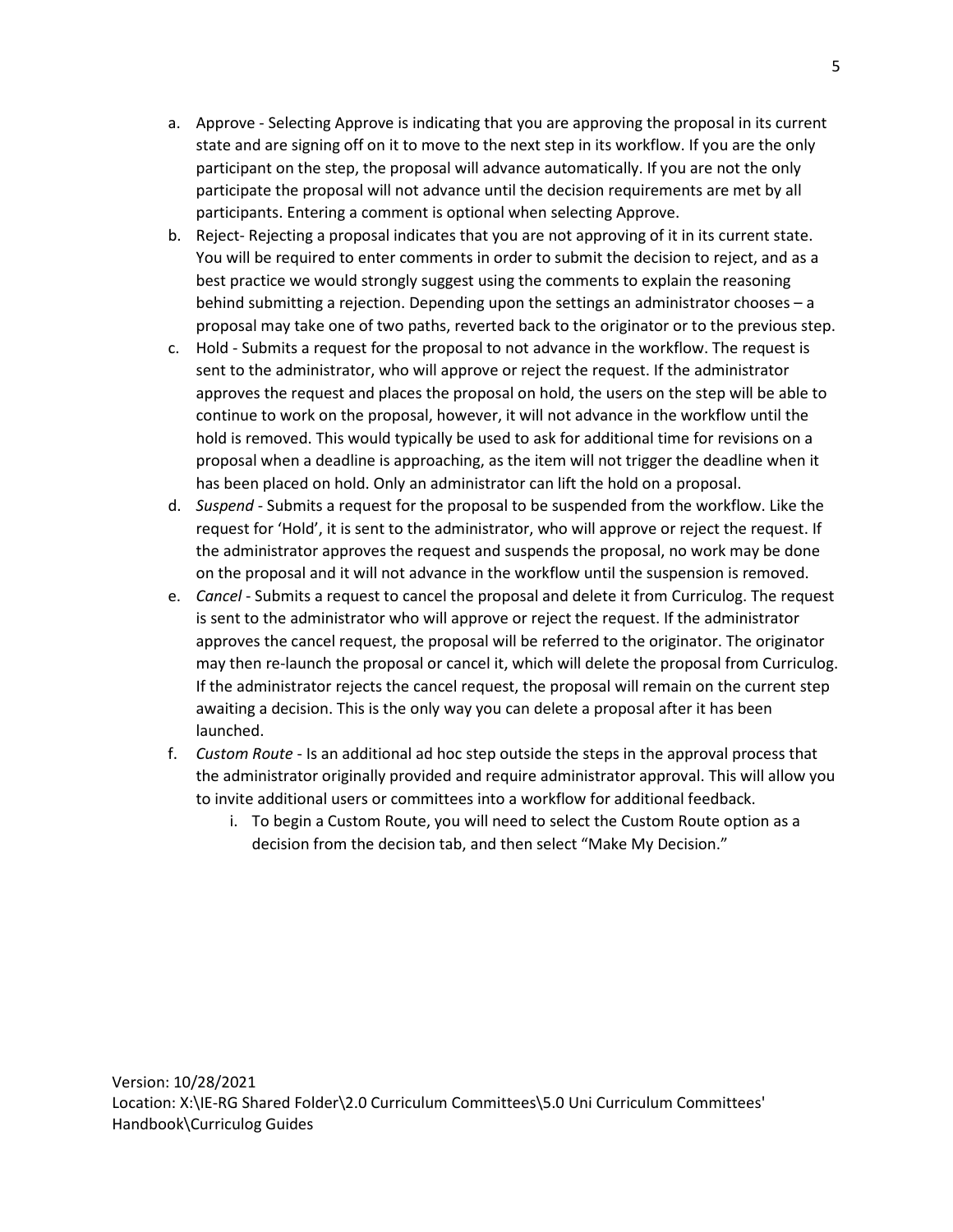| <b>Your Decision</b>                          |                 | ×                 |
|-----------------------------------------------|-----------------|-------------------|
| What would you like to do with this proposal? |                 | <b>Discussion</b> |
| $\circ$ Approve                               | $\bigcirc$ Hold |                   |
| ○ Reject                                      | $\circ$ Suspend | Workflow          |
|                                               | ○ Cancel        | <b>Status</b>     |
|                                               | © Custom Route  | 庅                 |
| Please comment on your decision below.        |                 | Signatures        |
| Please comment after your route is created.   |                 | Ø                 |
|                                               |                 | Files             |
|                                               |                 |                   |
|                                               |                 |                   |
|                                               |                 | <b>Decisions</b>  |
| <b>Make My Decision</b>                       |                 |                   |
|                                               |                 | Custom            |
|                                               |                 | Route             |

ii. This will direct you to the Custom Route tab to configure the options for your Custom Route.

| <b>My Pending Custom Route</b>                                                                                                                                                                                                                            |                                |
|-----------------------------------------------------------------------------------------------------------------------------------------------------------------------------------------------------------------------------------------------------------|--------------------------------|
| Test (requested by Jay Hoying)                                                                                                                                                                                                                            | <b>Discussion</b>              |
| <b>Step Name:</b>                                                                                                                                                                                                                                         | ≔<br>Workflow<br><b>Status</b> |
| <b>Test</b>                                                                                                                                                                                                                                               | 吟                              |
| <b>Participants</b>                                                                                                                                                                                                                                       | Signatures                     |
|                                                                                                                                                                                                                                                           | l D                            |
| <b>Rules</b>                                                                                                                                                                                                                                              | Files                          |
| Decisions                                                                                                                                                                                                                                                 | <b>Decisions</b>               |
| Deadlines/Reminders                                                                                                                                                                                                                                       | Custom<br>Route                |
| <b>Please comment on this custom route</b>                                                                                                                                                                                                                | ∞<br>Crosslistings             |
|                                                                                                                                                                                                                                                           | Proposal<br>Lookup             |
| Note: By selecting the button below, you are requesting a custom route on this proposal.<br>This request is pending and must be approved by an Administrator. During this time, you<br>may make changes to your custom route request.                     |                                |
| If your route is approved, the proposal may leave the current step immediately to begin its<br>custom route. Depending on the options you selected, this item may return to you when the<br>custom route is complete, or it may continue in the workflow. |                                |
| <b>Preview Custom Route</b>                                                                                                                                                                                                                               |                                |
| <b>Request Custom Route</b><br><b>Cancel Custom Route</b>                                                                                                                                                                                                 | Walk Me Thr                    |

iii. Indicate who you would like to bring into the workflow by choosing the participants. This will launch a new window titled "Who is involved on this step?" and will display two options initially – Role Types and Hierarchy. Select either to locate an individual(s) by selecting the drop-down symbol and select the appropriate user for the new route.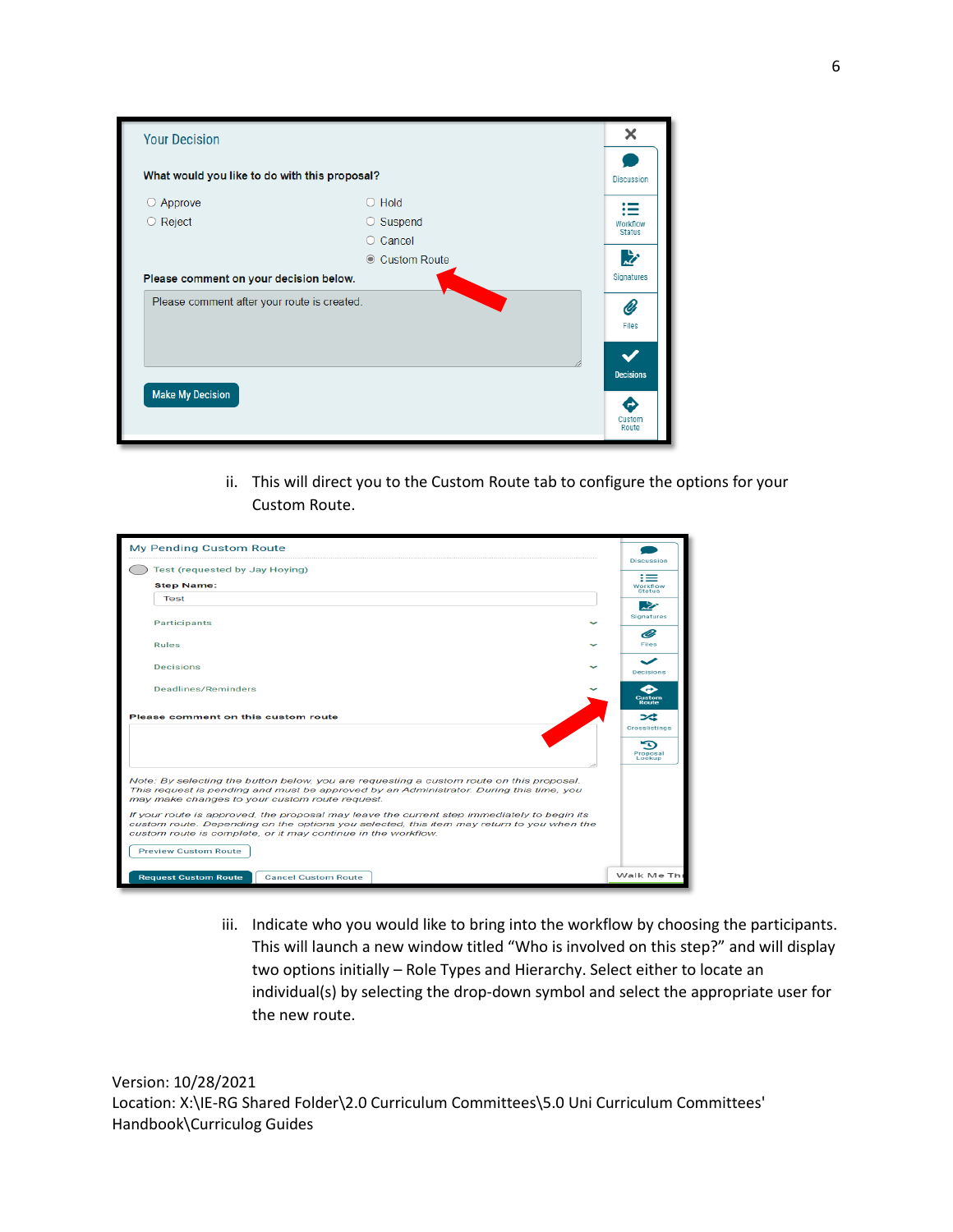|                                                           |   | Who is involved on this step?                                                     |
|-----------------------------------------------------------|---|-----------------------------------------------------------------------------------|
|                                                           |   | <b>2</b> Director of Institutional                                                |
|                                                           |   | Faculty Assembly President/Designee                                               |
|                                                           |   | President                                                                         |
|                                                           |   | 2 Provost                                                                         |
|                                                           |   | : Provost's Office<br>Provost's Office                                            |
|                                                           |   | SCNS Reviewer                                                                     |
|                                                           |   | : Undergraduate Curriculum Committee Chair<br>Undergraduate Curriculum Committee  |
| My Pending Custom Route<br>Test (requested by Jay Hoying) | ^ | : Undergraduate Curriculum Committee Member<br>Undergraduate Curriculum Committee |
| <b>Step Name:</b>                                         |   | <b>Aaron Bardall</b>                                                              |
| <b>Test</b>                                               |   | Andrew Konapelsky*                                                                |
| Participants<br>٨                                         |   | Antonio Ruotolo                                                                   |
| <b>Jay Hoying</b>                                         |   | C. Wylie Lenz                                                                     |
| <b>Add Participant</b>                                    |   | <b>Jay Hoying</b>                                                                 |
|                                                           |   |                                                                                   |

- iv. Determine what they will be allowed to do by setting the Rules. To view the options available under Rules, click the arrow to the left to expand the section.
	- i. Select if the participants can edit or comment.
	- ii. Select if you will require a signature.
	- iii. Select if others may view the comments made by the step.

| <b>Rules</b>                                                                                                         |  |
|----------------------------------------------------------------------------------------------------------------------|--|
| What work is allowed on each Proposal?                                                                               |  |
| Edit Proposal                                                                                                        |  |
| <b>Make Comments</b><br>M                                                                                            |  |
| Is a signature required?                                                                                             |  |
| $\Box$ Yes                                                                                                           |  |
| Is agenda available? Does this step involve a committee situation where one<br>person will vote on behalf of others? |  |
| $\Box$ Yes                                                                                                           |  |
| Who can view the comments during this step?                                                                          |  |
| Every user (login not required)                                                                                      |  |
|                                                                                                                      |  |

iv. The Decisions section is where you will determine the types of decisions users can provide, and the direction the proposal will move in.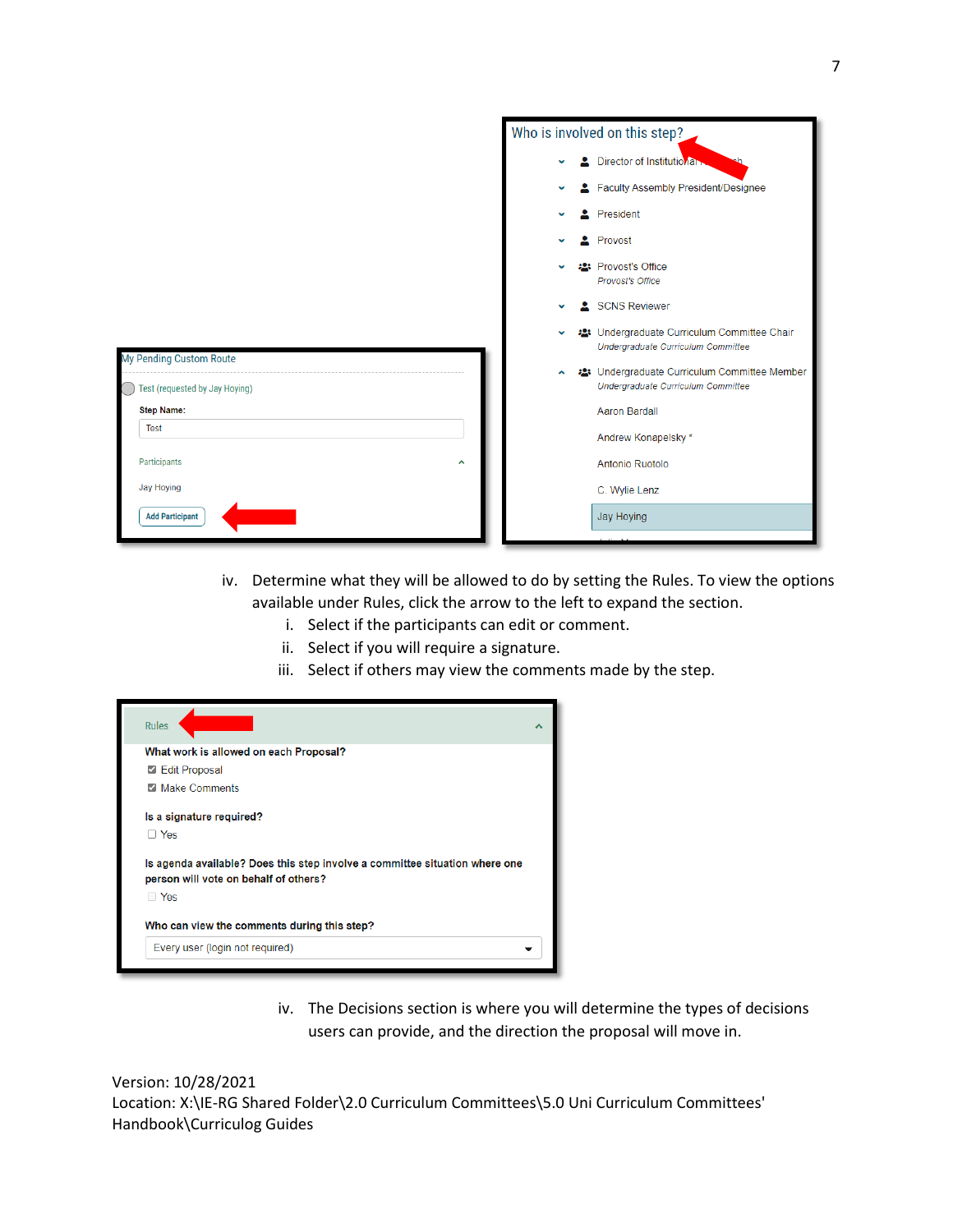- v. Approve / Reject 100% for approval This option indicates that all users on the step must come to a unanimous decision for the step to be approved or rejected.
- vi. Vote: \_\_\_ % for approval This option indicates that a threshold must be reached for the step to advanced, however it still requires that all users on the step provide a decision.
- vii. Quorum Vote: Require % participation This option indicates that a threshold must be reached for the step to advanced, however it does not require that all users on the step provide a decision.
- b. The next option determines the path the proposal will take once the Custom Route has been approved. There are two options available and the path you choose will vary based on your needs for the Custom Route.
	- i. *Proposal should come back to this step* This option is often chosen when the reason for a Custom Route is to invite a feedback loop.
	- ii. *Proposal should advance to the next step* This option is often selected when you are inviting a user into the workflow to make additional changes or comments and allow the workflow to progress after with no additional revisions on your part.

| <b>Decisions</b>                                                        |  |  |  |
|-------------------------------------------------------------------------|--|--|--|
| What type of decision is this?                                          |  |  |  |
| • Require 100% participation and unanimous approval.                    |  |  |  |
| $\circ$ Require 100% participation and<br>% for approval.               |  |  |  |
| % participation and majority approval.<br>Require<br>O                  |  |  |  |
| What kind of decision flags will you allow to be used on this proposal? |  |  |  |
| $\Box$ Hold<br>Suspend                                                  |  |  |  |
| Cancel                                                                  |  |  |  |
| Where will the proposal go after the custom route?                      |  |  |  |
| $\circ$ Proposal should come back to this step.                         |  |  |  |
| • Proposal should advance to the next step.                             |  |  |  |
| Who should be notified when the step is completed?                      |  |  |  |
| <b>If Approved:</b><br><b>If Rejected:</b>                              |  |  |  |
| <b>Add Participant</b><br><b>Add Participant</b>                        |  |  |  |

iii. The last option on the Decisions tab is an additional notification that you can choose to provide, if the proposal is either approved or rejected.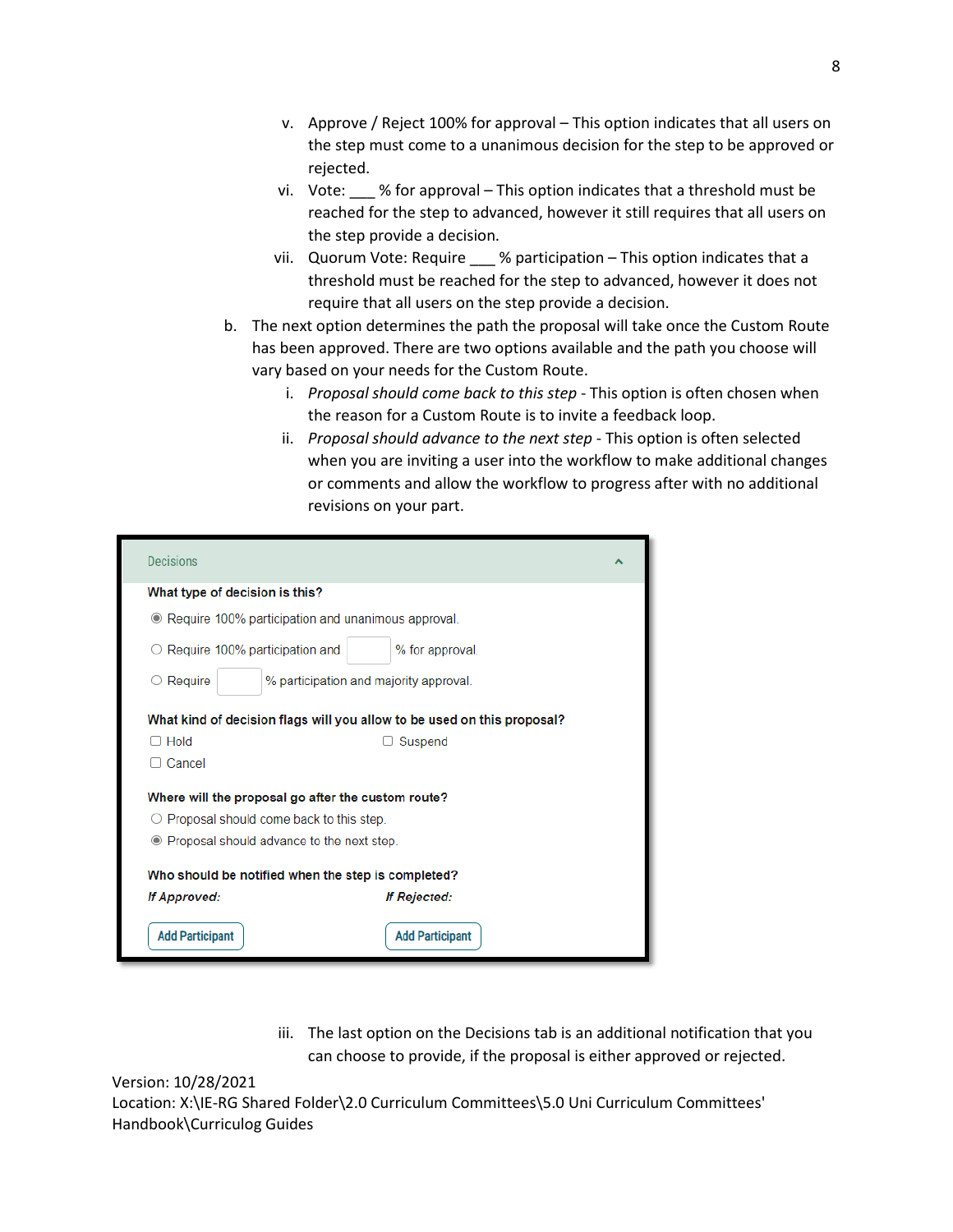iv. Determine if a deadline is necessary and when reminder messages will be sent.

| Deadlines/Reminders                                             |
|-----------------------------------------------------------------|
| Would you like to set a deadline for this step?<br>Set Deadline |
| Move Step after<br>14<br>days.                                  |
| Send reminder<br>days(s) before deadline.<br>7                  |
| What should happen if the deadline passes?                      |
| ○ Automatically Reject                                          |
| Automatically Approve                                           |
| Who should you notify when the deadline is passed?              |
| <b>Add Participant</b>                                          |
|                                                                 |
| Would you like to set a timed reminder for this step?           |
| Send every<br>7<br>$days(s)$ .                                  |
| Send after<br>$days(s)$ .                                       |
|                                                                 |

v. After selecting all the options associated with your Custom Route, you will be required to enter a comment. The comment is usually used to provide explanation to the user being invited and requires a minimum of two characters to be entered.

| Please comment on this custom route                                                                                                                                                                                                                       |  |  |  |  |  |  |
|-----------------------------------------------------------------------------------------------------------------------------------------------------------------------------------------------------------------------------------------------------------|--|--|--|--|--|--|
|                                                                                                                                                                                                                                                           |  |  |  |  |  |  |
|                                                                                                                                                                                                                                                           |  |  |  |  |  |  |
| Note: By selecting the button below, you are requesting a custom route on this proposal.<br>This request is pending and must be approved by an Administrator. During this time, you<br>may make changes to your custom route request.                     |  |  |  |  |  |  |
| If your route is approved, the proposal may leave the current step immediately to begin its<br>custom route. Depending on the options you selected, this item may return to you when the<br>custom route is complete, or it may continue in the workflow. |  |  |  |  |  |  |
| <b>Preview Custom Route</b>                                                                                                                                                                                                                               |  |  |  |  |  |  |
| <b>Request Custom Route</b><br><b>Cancel Custom Route</b>                                                                                                                                                                                                 |  |  |  |  |  |  |

vi. This completes the custom route and the proposal will move through the new workflow route.